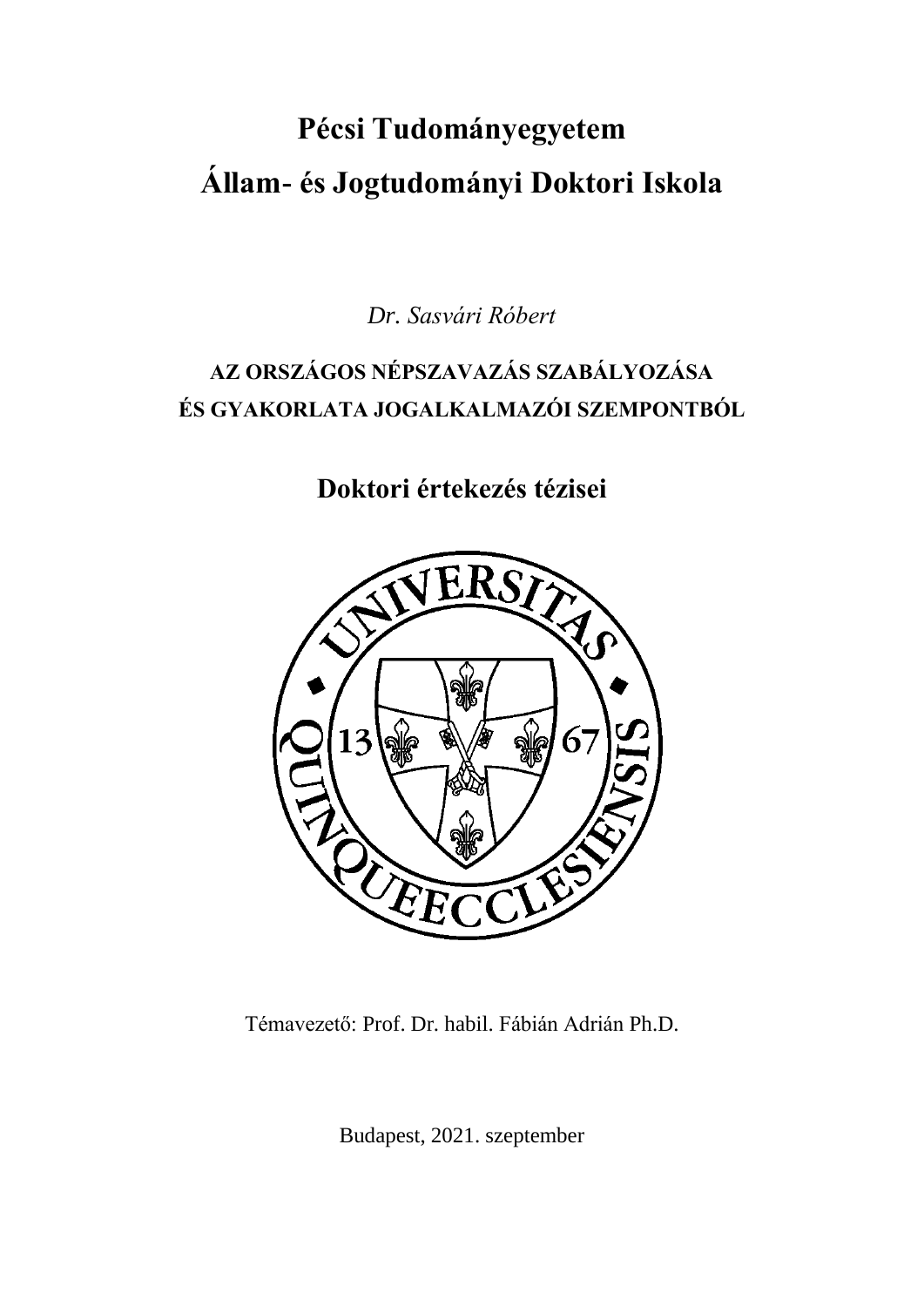# **Tartalomjegyzék**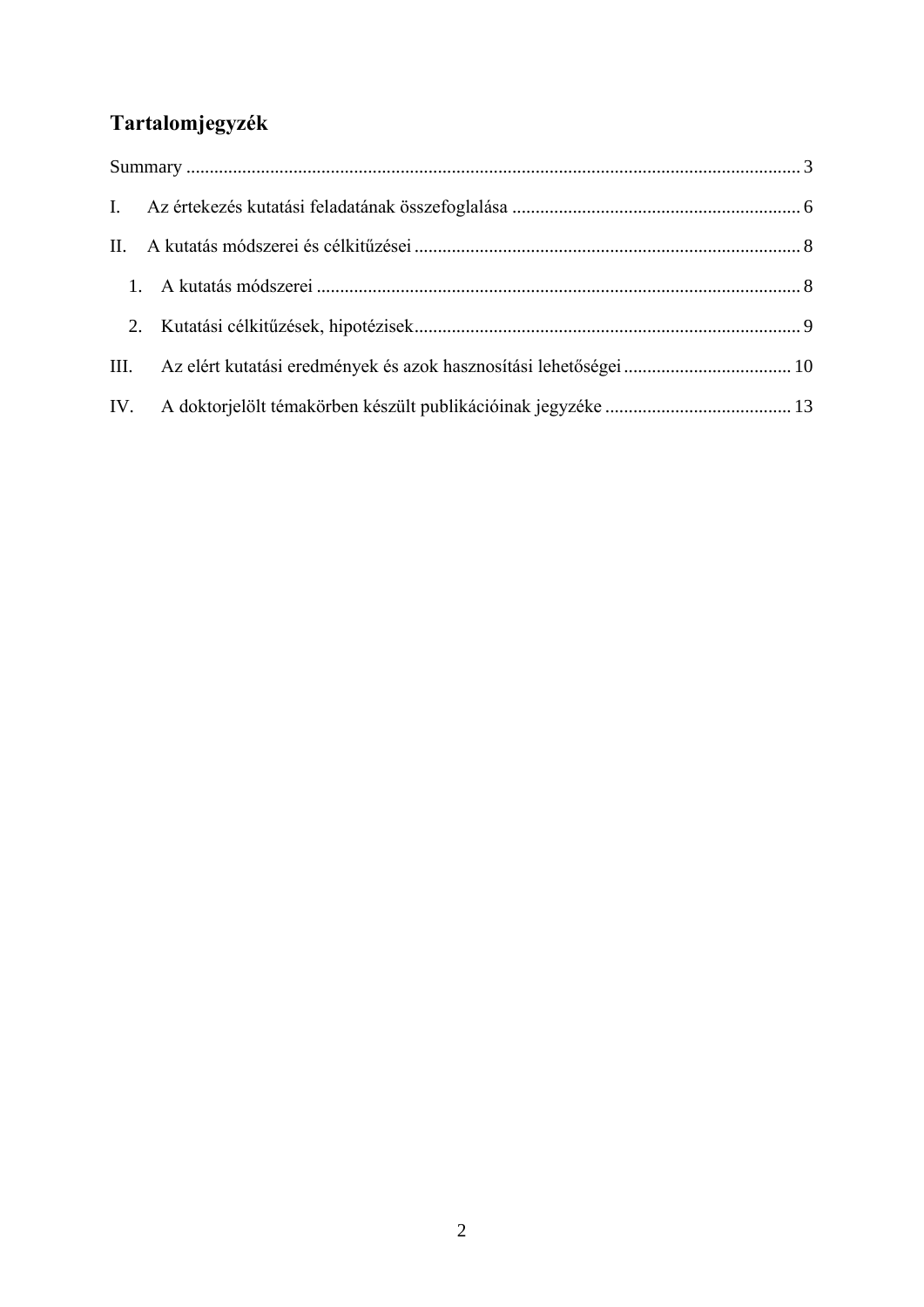#### <span id="page-2-0"></span>**Summary**

According to Article B) Section (4) of the Fundamental Law of Hungary, "*The power shall be exercised by the people through elected representatives or, in exceptional cases, directly*". The means of direct exercise of power is the referendum, which has been in the focus of political and public interest in Hungary almost continuously since the change of regime in 1990. A referendum or a popular initiative allows the people to "seize" the direct decision-making at any time. However Article 8 Section (3) of the Fundamental Law of Hungary lists the issues in which a national referendum may not be held. Essentially this can be understood as a rule of competence, because there is no place for the direct will of people on what cannot be held in a national referendum, but it has to be decided by the National Assembly. The Fundamental Law lists in ten points the subjects in which a referendum may not be held and on the basis of which the Hungarian National Election Commission after an in-depth examination refuses to certify the question proposed for referendum by its resolution.

The author of this thesis was a member and Vice-Chairman of the former National Electoral Committee from 2010 to 2013. Since 2013, he has been a member of the National Electoral Commission (hereinafter: NEC), which, as an independent body of voters subject only to the law, plays a central role in the procedures for national referendums. The NEC decides on the authentication of the question to be put to the referendum, publishes its decision to authenticate or reject the question on the official website of the elections, and its decision to authenticate the question, or its announcement on the refusal of authentication in the Hungarian Gazette, establishes the results of the verification of signatures, decides on objections to the collection of signatures, approves the content of the ballot papers for the national referendum, supervises the counting of votes cast by post and votes cast at foreign representations, establishes the results of the referendum, publishes an announcement on the results of the referendum. On 24 September 2015, as a member of the NEC, I participated in the scientific conference "*The Regulation and Practice of Referendums in Europe and Hungary*" (hereinafter referred to as the NKE Conference), jointly organised by the National University of Public Service and the National Election Office (hereinafter referred to as the NVI), where distinguished foreign and Hungarian experts and legal practitioners of referendums shared their thoughts and experiences with each other and the audience. At the Conference, Prof. Dr. András Patyi, as President of the NEC and Rector of the National University of Public Service, and Dr. Ilona Pálfi, as President of the National Election Office (hereinafter: NEO), saw the reason for the popularity of the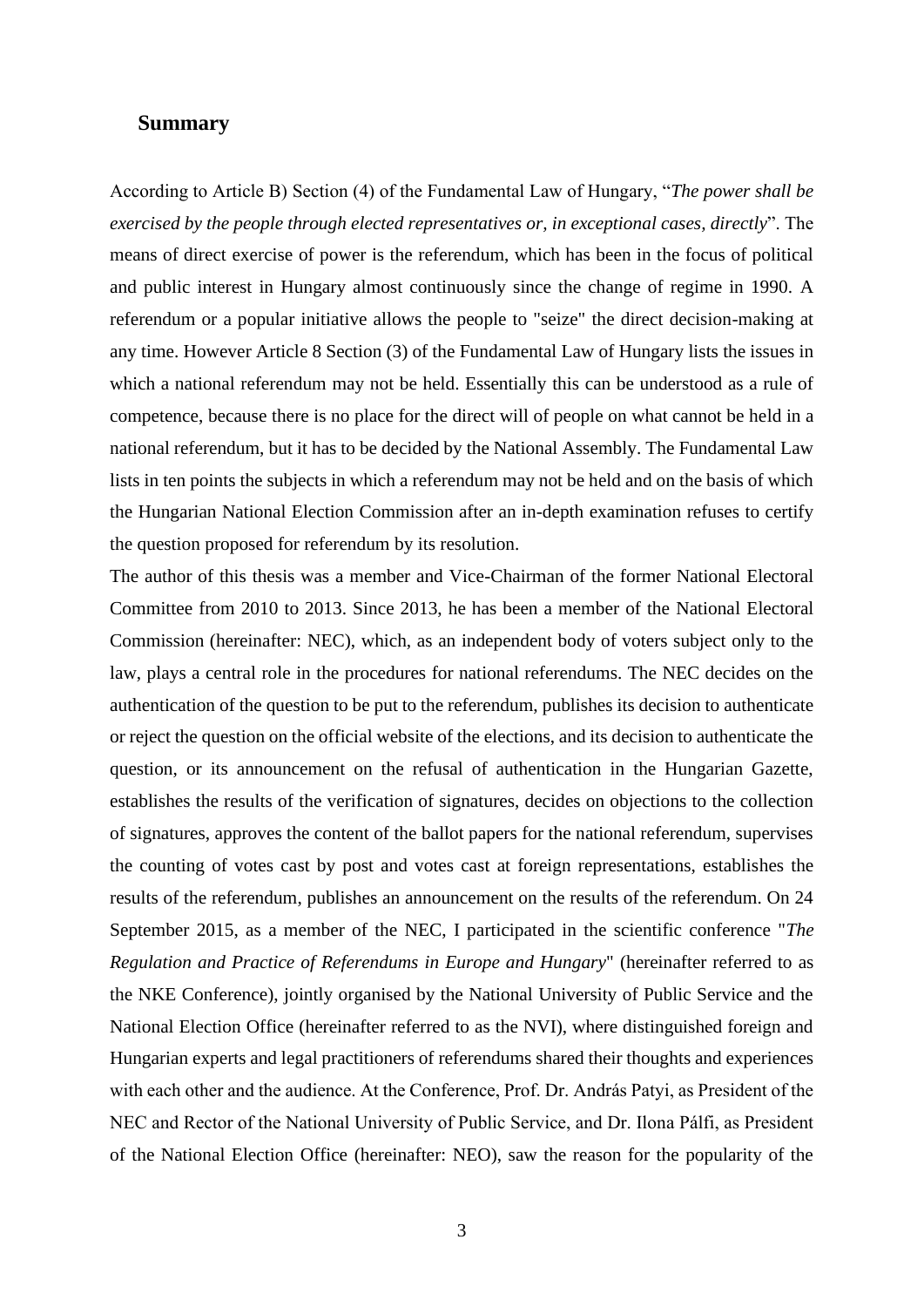referendum in Hungary in the fact that "*the Hungarian legislation on referendums has made this instrument of direct exercise of power quite widely available, and those who expressed their opinion against the majority of the people's representation have often made use of this possibility*." Dr. habil. Adrián Fábián, in his presentation at the same conference on "*The role and practice of the NEC in the authentication of questions in national referendum initiatives*", argued that "*In my view, the provisions of the Fundamental Law and the Nsztv. impose rather strict limits on referendum initiatives and questions*." The seemingly contradictory opinions cited above raise the question of whether Hungarian referendum legislation is among the more permissive internationally, or whether, on the contrary, it imposes "strict limits" on initiators. For this reason, the present Dissertation, after clarifying the concept and function of referendums, will provide an introduction to the universal history of referendums, their institutional profile and the models of referendums. Then, I will recall the history of the regulation of referendums in Hungary and the issues and results of the seven national referendums held after the regime change. I will then look at the national referendum legislation and practice in neighbouring countries and the European Union's expectations of Member States in relation to referendums. In the second part of the Dissertation, the current Hungarian legislation and practical issues concerning the national referendum procedure are discussed. After the chronology of the procedure, a separate chapter deals with the role of the NEC, the NEO, the Curia and the Constitutional Court in the referendum procedure. Finally, as an unique cases, I would like to present the anomalies of the authentication of the public interest question on the Sunday closing of shops and the history of the procedure for the authentication of the question of the so-called "*quota referendum*", the most recent national referendum. The Dissertation will of course conclude with a summary, after which we can reflect on the place of Hungarian regulation and practice of national referendums in international comparison, whether it is characterised by 'wide applicability' or 'strict limits' for the initiators. In creating this dissertation, I aim to achieve the following objectives:

- in the first part of the Dissertation, in order to properly delimit the scope of the legal institution of indirect exercise of power, especially the referendum, I examined the historical development and evolution of the legal institution of referendum with the help of historical and exogenetic research methods, so that in this respect the present-day Hungarian and international regulatory and legal practice aspects can be examined,
- also in this first part, using a dogmatic method, I deal with the conceptual elements of democracy, forms of direct exercise of power and the referendum, their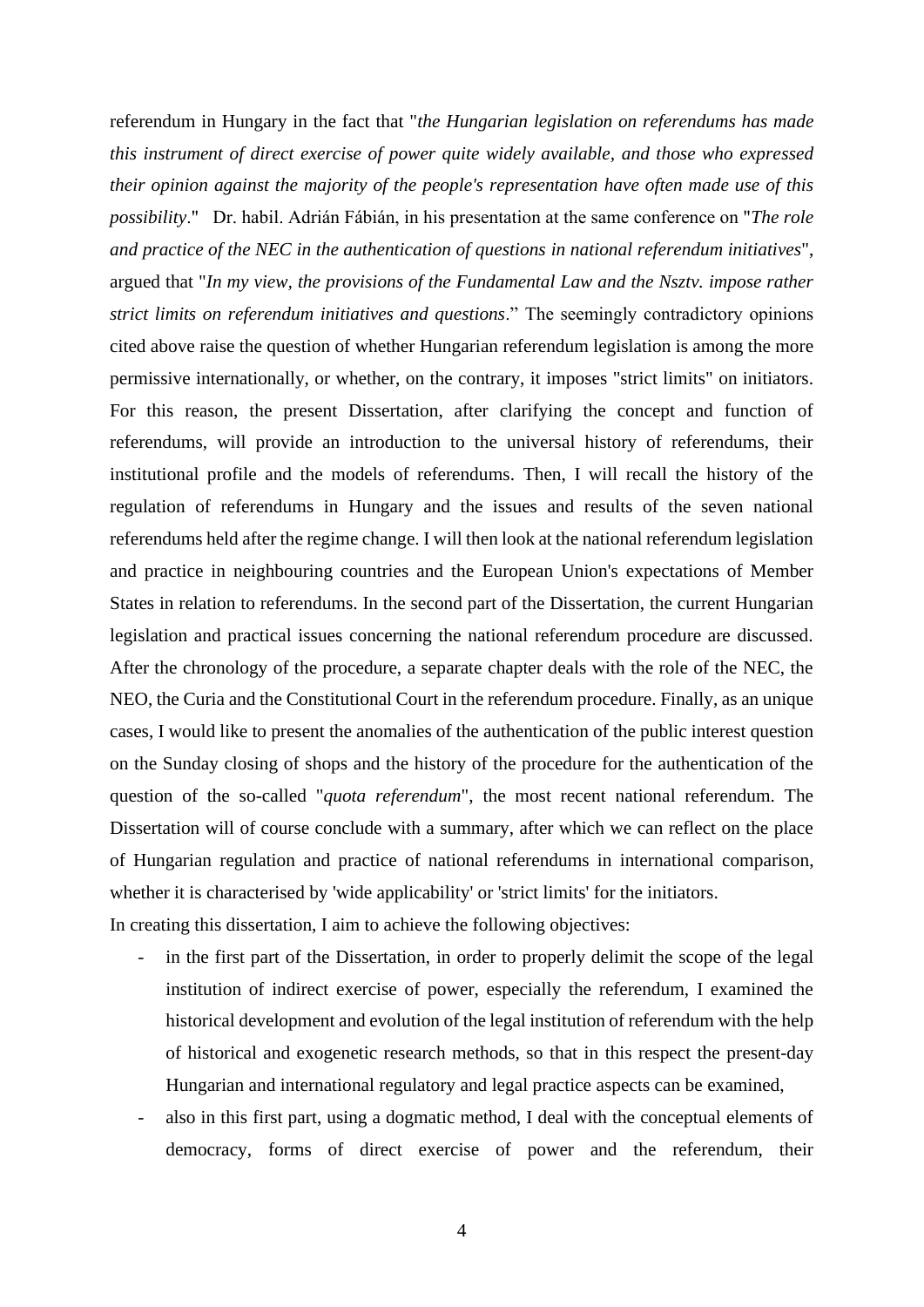interrelationships, and the characteristics of the referendum, legal cases and their features can be examined,

- in the second half of the Dissertation, I subjected the relevant international recommendations and domestic regulations to a critical analysis, and with the help of the same method, I examine the cases arising in the jurisprudence of domestic constitutional bodies in relation to referendums, in order to identify how these have contributed to the development of the institution of referendums and to identify further directions of development,
- finally, I will examine two cases already mentioned in this Summary, which have had a major impact on Hungarian domestic practice, in order to draw conclusions and suggestions on the specific characteristics of these cases in relation to the domestic regulation of referendums and the practice of the related law enforcement bodies.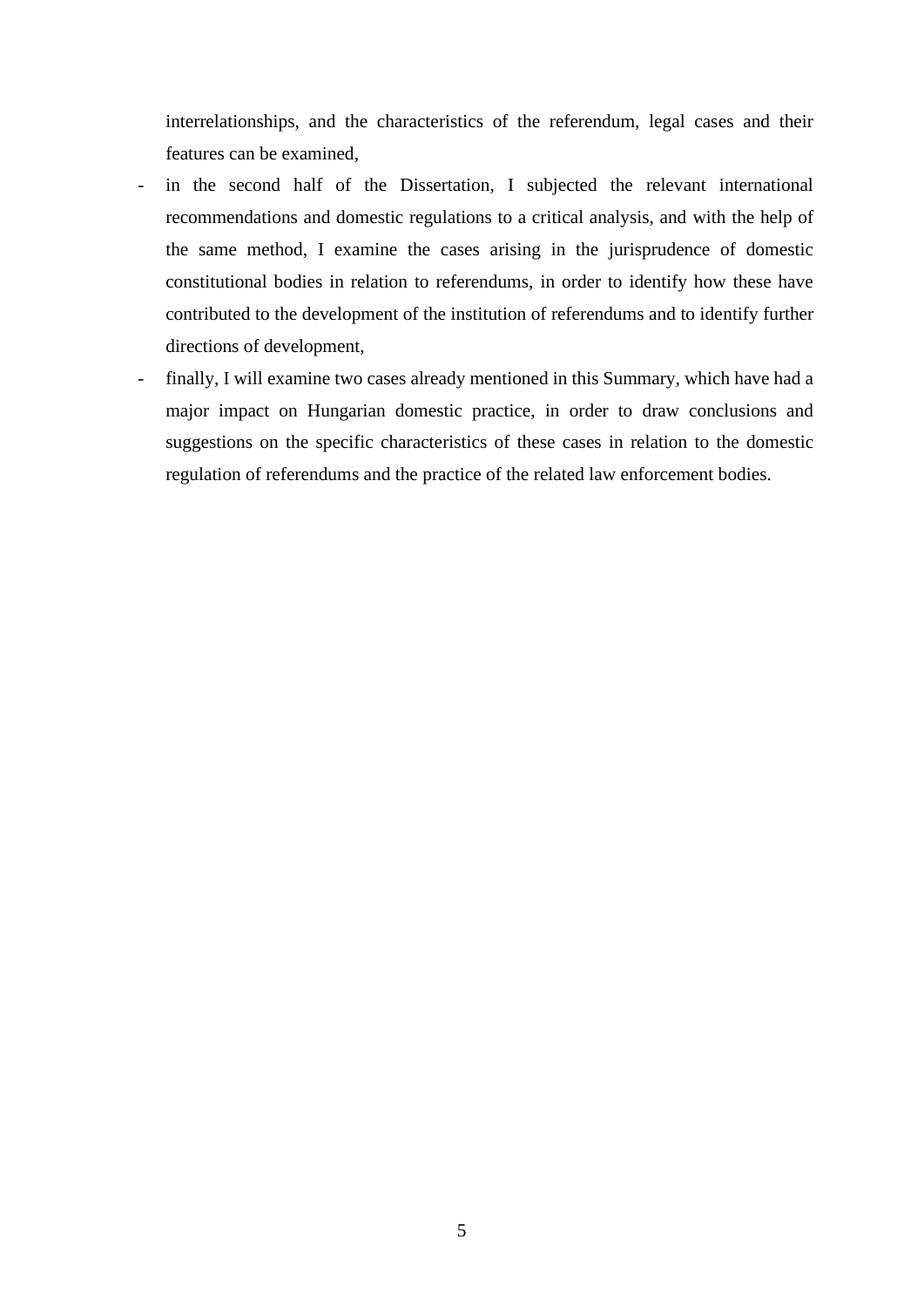### <span id="page-5-0"></span>**I. Az értekezés kutatási feladatának összefoglalása**

A közvetlen hatalomgyakorlás eszköze a népszavazás, amely rendszerváltozást követően szinte folyamatosan a politikai és közjogi érdeklődés középpontjában állt. A jelen értekezés szerzője 2010-től 2013-ig tagja és elnökhelyettese volt az Országos Választási Bizottságnak, majd 2013 óta tagja a Nemzeti Választási Bizottságnak (a továbbiakban: NVB), amely a választópolgárok független, kizárólag a törvénynek alárendelt szerveként központi szerepet tölt be az országos népszavazásokra vonatkozó eljárásokban. A NVB az országos népszavazáson – többek között - dönt a népszavazásra feltenni kívánt kérdés hitelesítéséről, a kérdés hitelesítéséről vagy annak megtagadásáról szóló határozatát közzéteszi a választások hivatalos oldalán, a kérdés hitelesítéséről szóló határozatát, illetve a hitelesítés megtagadásáról szóló közleményét a Magyar Közlönyben közzéteszi, megállapítja az aláírások ellenőrzésének eredményét, dönt az aláírásgyűjtéssel kapcsolatos kifogásról, jóváhagyja az országos népszavazás szavazólapjainak adattartalmát, felügyeli a levélben leadott szavazatok és külképviseleteken leadott szavazatok megszámlálását, megállapítja a népszavazás eredményét, közleményt tesz közzé a népszavazás eredményéről. A NVB tagjaként 2015. szeptember 24. napján részt vettem a Nemzeti Közszolgálati Egyetem (a továbbiakban: NKE) és a Nemzeti Választási Iroda (a továbbiakban: NVI) közös rendezésében tartott "A népszavazás szabályozása és gyakorlata Európában és Magyarországon" című szakmai konferencián (a továbbiakban: NKE Konferencia), ahol a népszavazás kiváló külföldi és magyar szakértői, jogalkalmazói osztották meg gondolataikat, tapasztalataikat egymással és a hallgatósággal. A Konferencián Prof. Dr. Patyi András, mint a NVB elnöke és a NKE rektora, valamint Dr. Pálfi Ilona, mint a NVI elnöke a népszavazás intézményének magyarországi népszerűségének okát abban látták, hogy "a népszavazásra vonatkozó magyar szabályozás meglehetősen szélesre tárta a közvetlen hatalomgyakorlás eme eszközének alkalmazhatóságát, és e lehetőséggel a népképviseleti többséggel szemben véleményt formálók gyakran éltek is." Dr. habil. Fábián Adrián ugyanezen a konferencián "a NVB szerepe és gyakorlata az országos népszavazási kezdeményezések kérdéseinek hitelesítésében" című előadásában úgy vélekedett, hogy "Az Alaptörvényben és az Nsztv.-ben található rendelkezések – felfogásom szerint – meglehetősen szigorú korlátokat jelentenek a népszavazási kezdeményezésekre, illetve a kérdésekre vonatkozóan." A fent idézett, ellentétesnek látszó vélemények alapján felmerül a kérdés, hogy a mMagyar népszavazási szabályozás nemzetközi viszonylatban a megengedőbbek közé tartozik-e, vagy éppen ellenkezőleg, "szigorú korlátokat" ró a kezdeményezőkre. Ennek okán az értekezésben a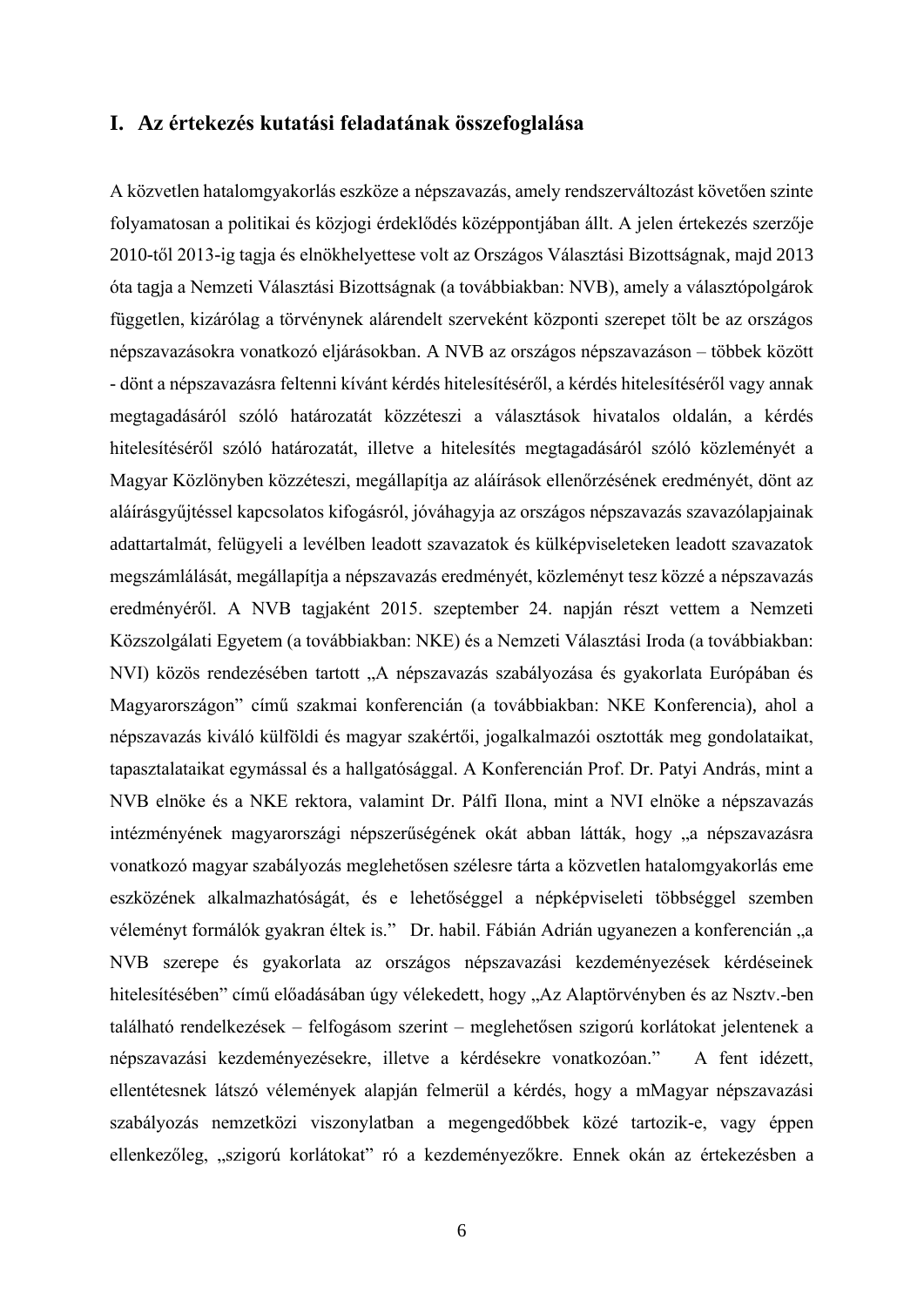népszavazás fogalmának és funkciójának tisztázása után megvizsgálom a népszavazások egyetemes történetét, intézményi profilját és a népszavazási modelleket. Ezután a népszavazások szabályozásának magyarországi történetére tekintek vissza és felelevenítem mind a hét, a rendszerváltozást követően megtartott országos népszavazás kérdéseit, eredményeit. Az értekezés megfelelő megalapozására a nemzetközi kitekintés során áttekintem a szomszédos országok országos népszavazási szabályozását és gyakorlatát, illetőleg részletesen elemzem az Európai Unió népszavazásokkal kapcsolatos elvárásait a tagállamokkal szemben. Az értekezés a második felében az országos népszavazási eljárásra vonatkozó hatályos magyar szabályozással és gyakorlati kérdésekkel foglalkozok. Az eljárás kronológiájának bemutatása után külön fejezet szól a NVI, a NVB, a Kúria, illetőleg az Alkotmánybíróság szerepéről a népszavazási eljárásban. Végül konkrét ügyként a vasárnapi boltzárral kapcsolatos közérdeklődést felkeltő kérdéshitelesítésének anomáliáit, valamint a legutóbbi országos népszavazás, az ún. "kvóta-népszavazás" kérdésének hitelesítésével kapcsolatos eljárás történetét szeretném ismertetni. A disszertáció választ kíván adni arra a kérdésre, hogy az országos népszavazások magyarországi szabályozása, illetőleg gyakorlata milyen helyet foglal el a nemzetközi összevetésben, valóban a "szélesre tárt alkalmazhatóság" jellemzi, illetőleg "szigorú korlátokat" jelent a kezdeményezők részére.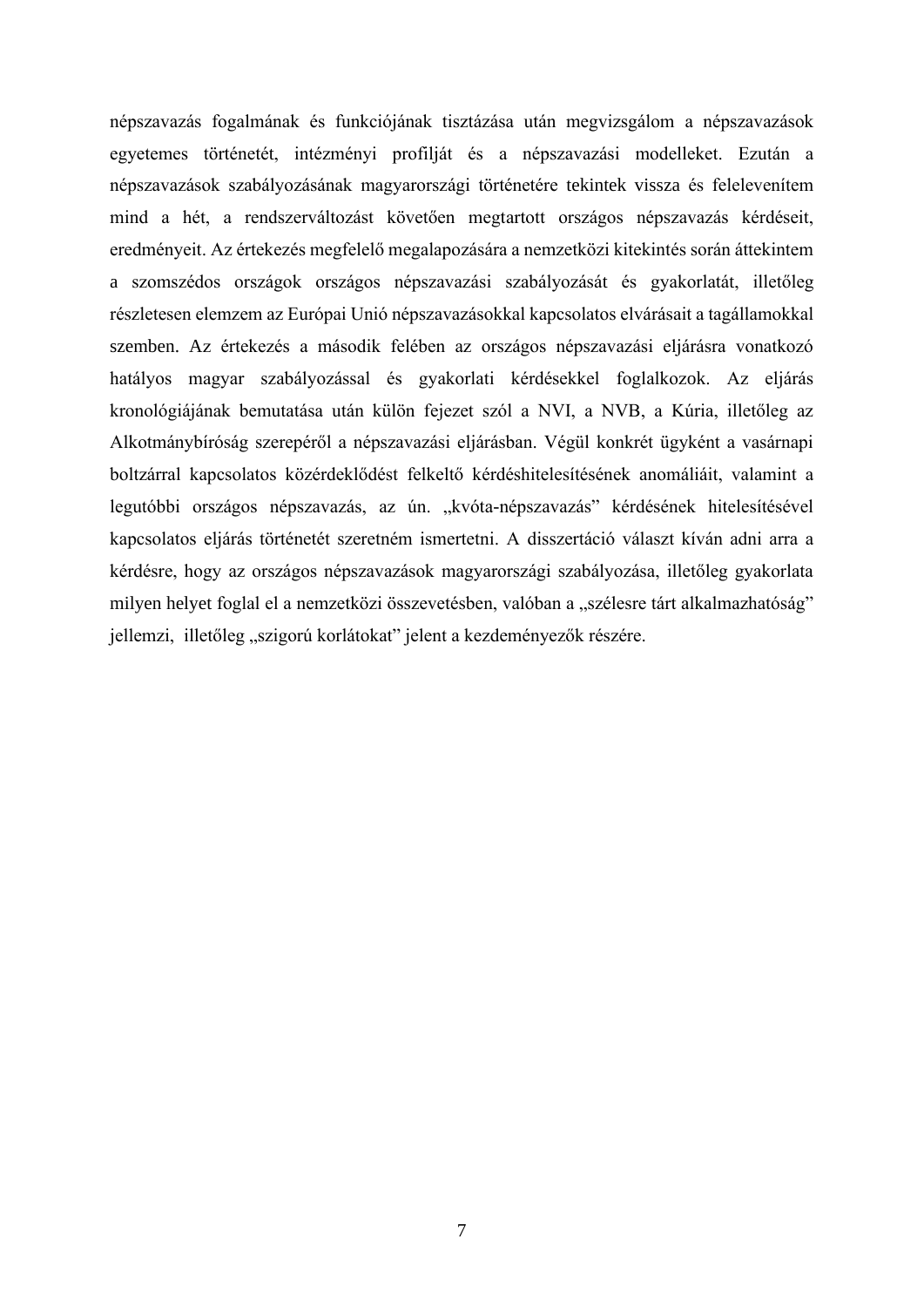# <span id="page-7-1"></span><span id="page-7-0"></span>**II. A kutatás módszerei és célkitűzései**

### **1. A kutatás módszerei**

A disszertációban, az ott lehatárolt részekhez illeszkedő kutatási módszereket választottam annak érdekében, hogy érdemben vizsgálhatóak legyenek a 2. fejezetben meghatározott hipotézisek és elérhetővé váljon a kutatás során kitűzött célok megvalósítása. Ennek megfelelően,

- a disszertáció első részében, a közvetett hatalomgyakorlási formák, kiemelten a népszavazás jogintézményének megfelelő körbehatárolása érdekében történeti és exogenetikus, célkutató módszer segítségével megvizsgáltam a népszavazás jogintézményének történeti kialakulását és fejlődését, hogy erre tekintettel vizsgálhatóvá váljanak a jelen kor, magyar és nemzetközi szabályozási és joggyakorlatban mutatkozó vonatkozásai,
- szintén ebben az első részben dogmatikai módszer alkalmazásával foglalkozok a demokrácia, közvetlen hatalomgyakorlási formák és a népszavazás fogalmi elemeivel, azok összefüggéseivel, hogy később ezekre tekintettel vizsgálhatóvá váljanak a népszavazásra vonatkozó adottságok, jogeseteket, értelmezhetőek legyenek ezek jellemzői,
- az értekezés második felében kritikai elemzésnek vettem alá a vonatkozó nemzetközi ajánlásokat és hazai szabályozást és ugyanilyen módszer segítségével vizsgálom meg a népszavazással kapcsolatos hazai alkotmányos szervek joggyakorlatában felmerülő jogeseteket, annak érdekében, hogy azonosítható legyen, hogy ezek miként járultak hozzá a népszavazás intézményének fejlődéséhez illetve, hogy azonosíthatóak legyenek a további fejlődési irányok,
- végül pedig megvizsgálok két, a bevezetőben már említett a hazai gyakorlatban nagy hatást gyakorló jogesetet, annak érdekében, hogy ezek egyedi jellemzőit megragadva következtetéseket és javaslatokat tudjak levonni a népszavazás hazai szabályozása, a kapcsolódó jogalkalmazó szervek joggyakorlata vonatkozásaiban.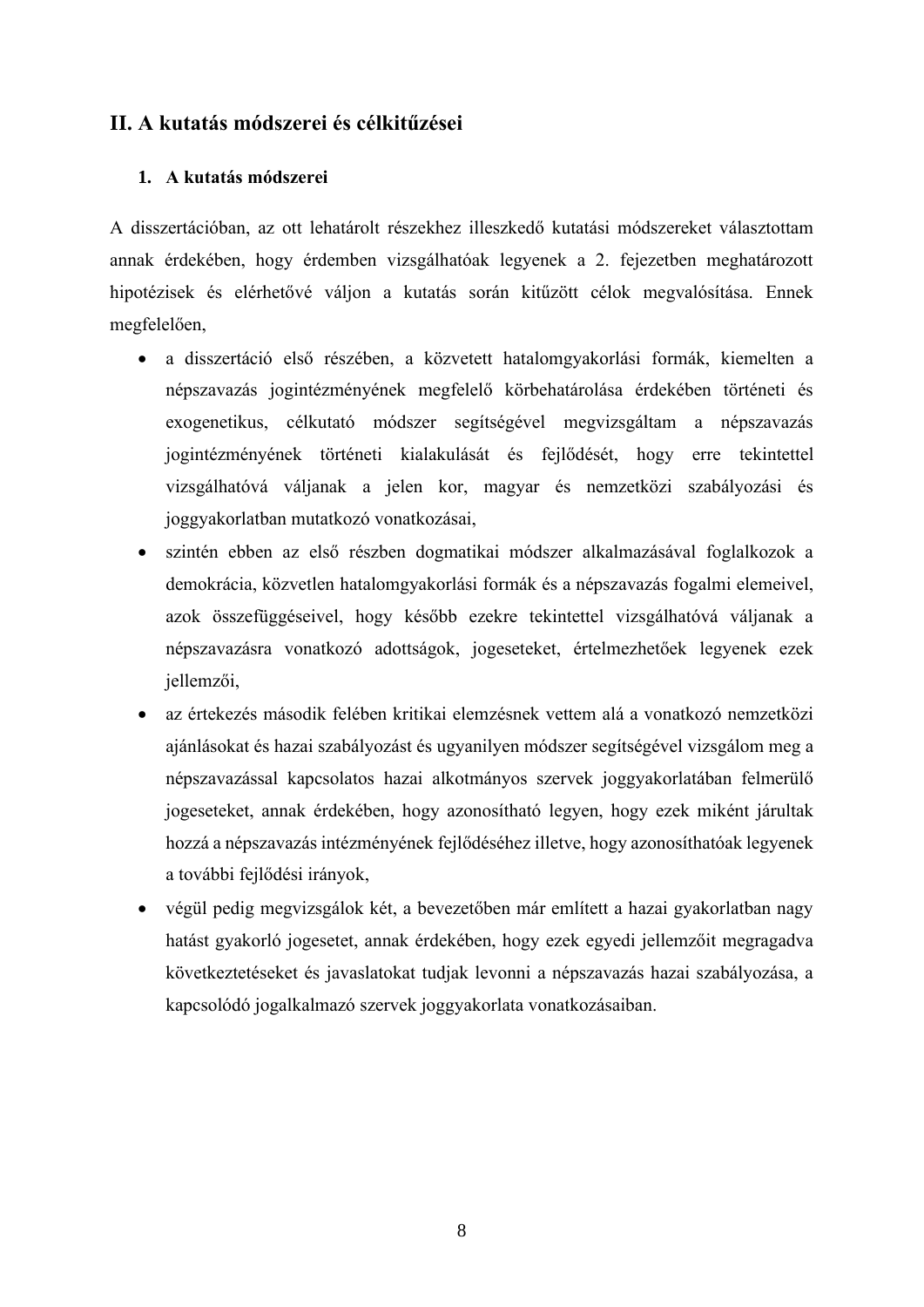# <span id="page-8-0"></span>**2. Kutatási célkitűzések, hipotézisek**

A doktori kutatás során az alábbi kutatási célkitűzések kerültek meghatározásra:

- feltárni és az elméleti-történeti módszerek segítségével elemezni a közvetlen hatalomgyakorlási formák, kiemelten a népszavazás alkotmányos intézményét, annak történeti fejlődéséből adódó jellemzőket,
- meghatározni a magyar szabályozás karakterisztikáját, jellegét a lefolytatott elméletitörténeti elemzés és a népszavazásra vonatkozó nemzetközi elvárások és ajánlások tükrében,
- kritikai szemszögből megvizsgálni a népszavazásra vonatkozó hazai szabályozást és annak érvényesülését a kapcsolódó alkotmányos szervek gyakorlatában, kiemelt tekintettel a népszavazással érintett kérdések hitelesítésével kapcsolatos eljárásra, a népszavazáshoz esetlegesen kapcsolódó bírói felülvizsgálati kérdésekre és az egyes felmerülő jogesetekre,
- a fenti célkitűzéseket felhasználva végül pedig központi célkitűzése az értekezésnek, hogy megállapításokat és javaslatokat tegyen a hazai szabályozás és joggyakorlat fejlesztése tekintetében.

Az értekezés során az alábbi hipotézis vizsgálatát tűztem ki célul: a magyar, népszavazásra vonatkozó szabályozás szigorúbb szabályokat és korlátokat állít fel a népszavazási kezdeményezésekkel szemben, mint az Európában mutatkozó átlagos szabályozási gyakorlat.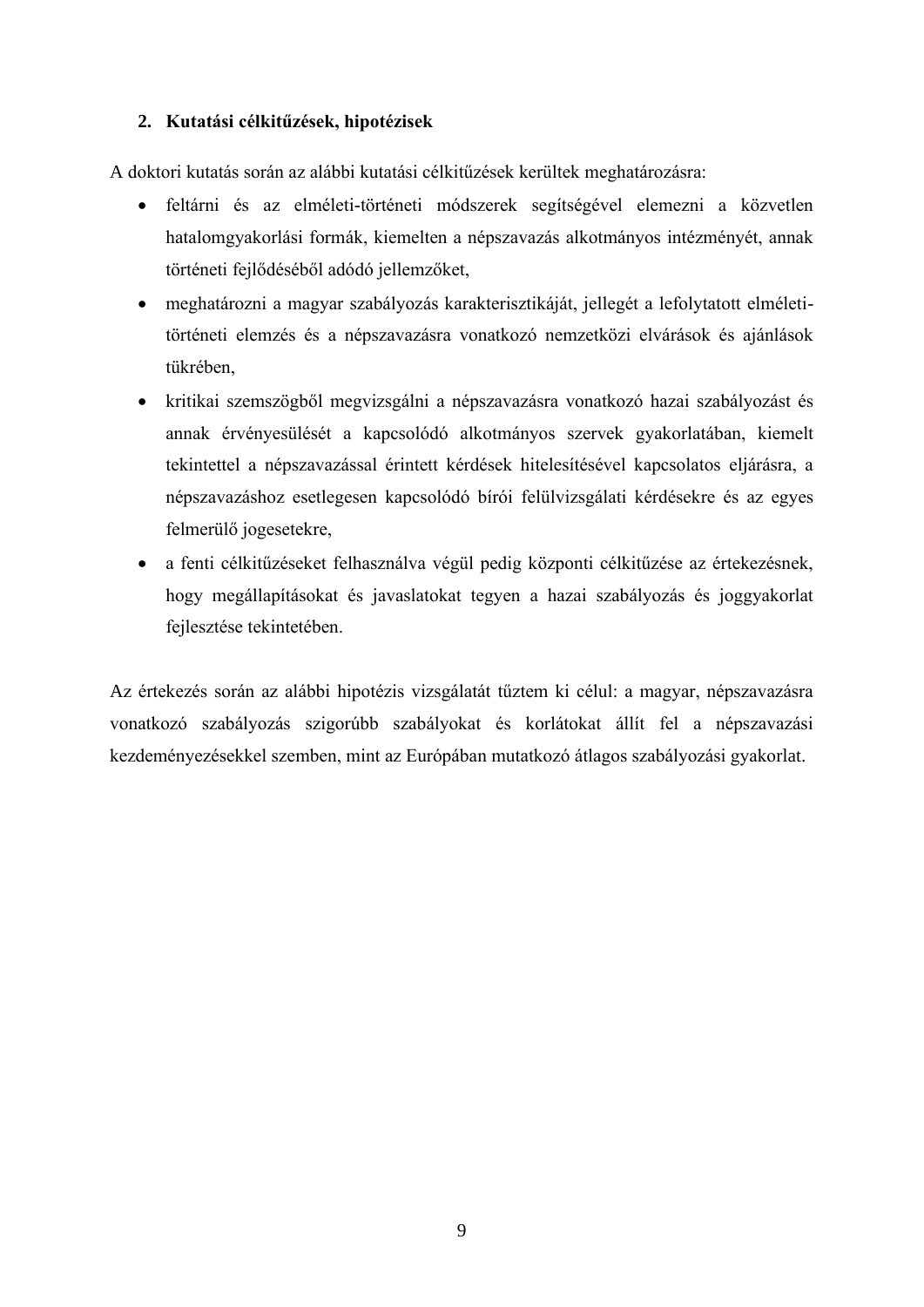## <span id="page-9-0"></span>**III. Az elért kutatási eredmények és azok hasznosítási lehetőségei**

A disszertációban tárgyalt álláspontom szerint megállapítható, hogy a magyar népszavazási szabályozás nemzetközi viszonylatban nem tartozik a szigorúbbak közé, az országos népszavazási kezdeményezések jogi feltételei nem tűnnek teljesíthetetlenek. Az elutasított kezdeményezések száma azonban magas. Ennek – többek között - oka lehet, hogy a népszavazási kérdés egyértelmű és a tiltott tárgyköröket nem érintő megfogalmazásában rejlő kihívásnak a kezdeményezők többsége nem tud eleget tenni. A népszavazásra feltett kérdések legtöbb esetben az egyértelműségi teszten buknak el, azon belül is a választópolgári egyértelműség tekintetében. Összességében elmondhatjuk, hogy a hatályos jogi környezet többé-kevésbé jó alapot teremt hazánkban a közvetlen demokrácia gyakorlásához, a népszavazások kezdeményezésének lehetősége széles kör számára biztosított, ugyanakkor az egyértelműségi követelmények és a tiltott tárgykörök jelentős mértékben korlátozzák azt, hogy konkrétan milyen kérdés bocsátható népszavazásra. A NVB csupán akkor utasíthatja vissza érdemi vizsgálat nélkül a népszavazási kezdeményezést, ha az szeméremsértő vagy más módon megbotránkoztató kifejezést tartalmaz. Ez a szabály megkönnyíti az állampolgároknak a kérdés megfogalmazását, azonban azt is magában foglalja, hogy a nyilvánvalóan magyar nyelvtani-, illetőleg nyelvhelyességi hibát tartalmazó kérdéseket is érdemben kell vizsgálnia a testületnek. Ezek a kérdések csak akkor akadhatnak fenn a szűrőn, amennyiben a nyelvtani hibát tartalmazó kérdés egyértelműségi hibában is szenved. A népszavazás intézményének komolysága azonban megkívánná, hogy a nyilvánvalóan nyelvtani hibában szenvedő kérdések ne jussanak el a közzétételig. Az országos népszavazások gyakoriságát jelentősen befolyásolja még az előírt feltételrendszer, amelyet a népszavazás kezdeményezéséről és a népszavazás eredményességéről szóló rendelkezések tartalmaznak. Az országos népszavazási eljárás lebonyolítását végző államigazgatási szervek rendszere megnyugtatóan biztosított. A nemzetközi kitekintésünkben érdekességként olvashattuk például, hogy Ausztriában a Szövetségi Belügyminisztérium a választások vezető testülete és a belügyminiszter látja el a Szövetségi Választási Bizottság elnöki tisztségét. Magyarországon a NVI egy független, autonóm államigazgatási szerv, amelyet a választások előkészítéséhez és lebonyolításához kapcsolódó központi feladatok ellátására hozott létre a jogalkotó. Az országos népszavazási kezdeményezéseknek azonban többszörös szűrőn kell áthaladnia a voksolásig. Ezek a szűrők hivatottak megakadályozni, hogy az alkotmányellenes vagy banális kérdések eljussanak a jelentős költséget jelentő népszavazás megtartásáig, ugyanakkor felelősek azért is, hogy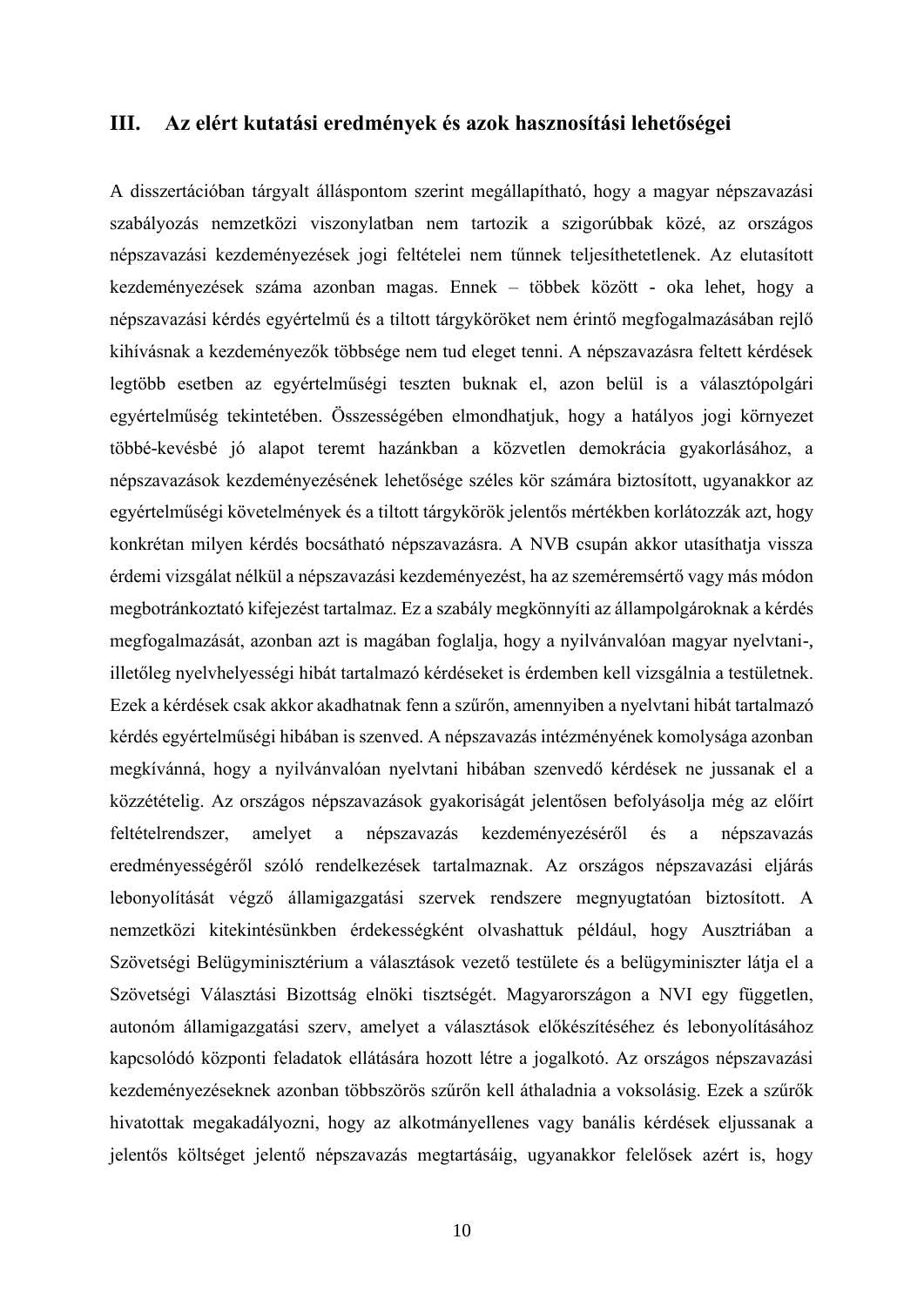országos népszavazást eredményező kérdést feltenni nem egyszerű feladat. Nem csak az Alaptörvény, az Nsztv., illetőleg a Ve., hanem további jogszabályok pontos ismerete is szükséges hozzá, ezen felül megfelelő eljárási gyakorlat a NVI, a NVB, a Kúria és az Alkotmánybíróság előtti procedúrákban. A NVB határozatának Kúriai felülvizsgálati eljárásában ezért is jelenik meg az ügyvédkényszer. A jogorvoslati eljárás többszintűvé vált azzal, hogy az Alkotmánybíróság kimondta: saját szerepe a népszavazással kapcsolatos jogorvoslati rendszerben elkerülhetetlen. Megállapította, hogy a választásra vonatkozó speciális szabályozás csak a Kúria döntéséig tárgyalja a jogorvoslati rendszert, viszont az Alaptörvény értelmében az Alkotmánybíróság jogosult a Kúria összes döntésének alkotmányossági szempontú felülvizsgálatára annak ellenére, hogy a felülvizsgálata kivételes. Vagyis nem vette vissza a Kúriától az általános jogorvoslati szerepet. Láthattuk, hogy ezen többszintű jogorvoslati rendszer eredményeként egy jogerősen hitelesített kérdéssel szemben is lehetősége van még az állampolgároknak alkotmányossági panaszt benyújtani. Az eljárási kötöttségek ellenére az országos népszavazási kezdeményezések népszerűsége nem csökken, és évről évre, egyre többen vállalkoznak arra, hogy az általuk fontosnak ítélt társadalmi problémákra országos népszavazás kezdeményezésével hívják fel a polgártársaik figyelmét. A NVB-ban tagként eltöltött évek során tapasztaltam, hogy az országos népszavazási kezdeményezést szervező választópolgárok többségének valóban csupán ez a figyelemfelkeltés a célja, nem egy érvényes és eredményes országos népszavazás kieszközlése. A kezdeményezők közül a többség megelégszik azzal, hogy a népszavazásra szánt kérdése megjelenik a valasztas.hu oldalon, illetőleg a Magyar Közlönyben. Sokszor a NVB, illetőleg a Kúria kérdést hitelesítő határozata ellenére sem kezdődik meg az aláírásgyűjtés. Ennek egyébként a politikai indíttatásokon túl az is indoka lehet, hogy az érvényességi küszöb Magyarországon az EU ajánlásokkal ellentétben túlzottan magas. A jelen értekezés III.2.2. pontjában láthattuk, hogy a Velencei Bizottság által létrehozott Népszavazási Kódex a népszavazásoknál kifejezetten ellenzi bármiféle érvényességi küszöb bevezetését. A részvételi küszöb elutasításának fő indokát abban jelölte meg, hogy ebben az esetben a kampány racionálisan irányulhat a népszavazáson való részvételtől való tartózkodásra is. Magyarországon a részvételi küszöb 50%-os, ami nemzetközi összehasonlítás alapján kimondottan magasnak mondható, és a Kvóta-népszavazás alkalmával tapasztalhattuk is, hogy egyes politikai szereplők valóban a szavazástól történő távolmaradás mellett kampányoltak. A Kormány által kezdeményezett betelepítési kvótával kapcsolatos népszavazásnál azt is tapasztalhattuk, hogy a részvétel nem érte el az érvényességi küszöböt, annak ellenére, hogy a hatályos szabályozás igyekszik olyan körülményeket teremteni, amelyek minden magyar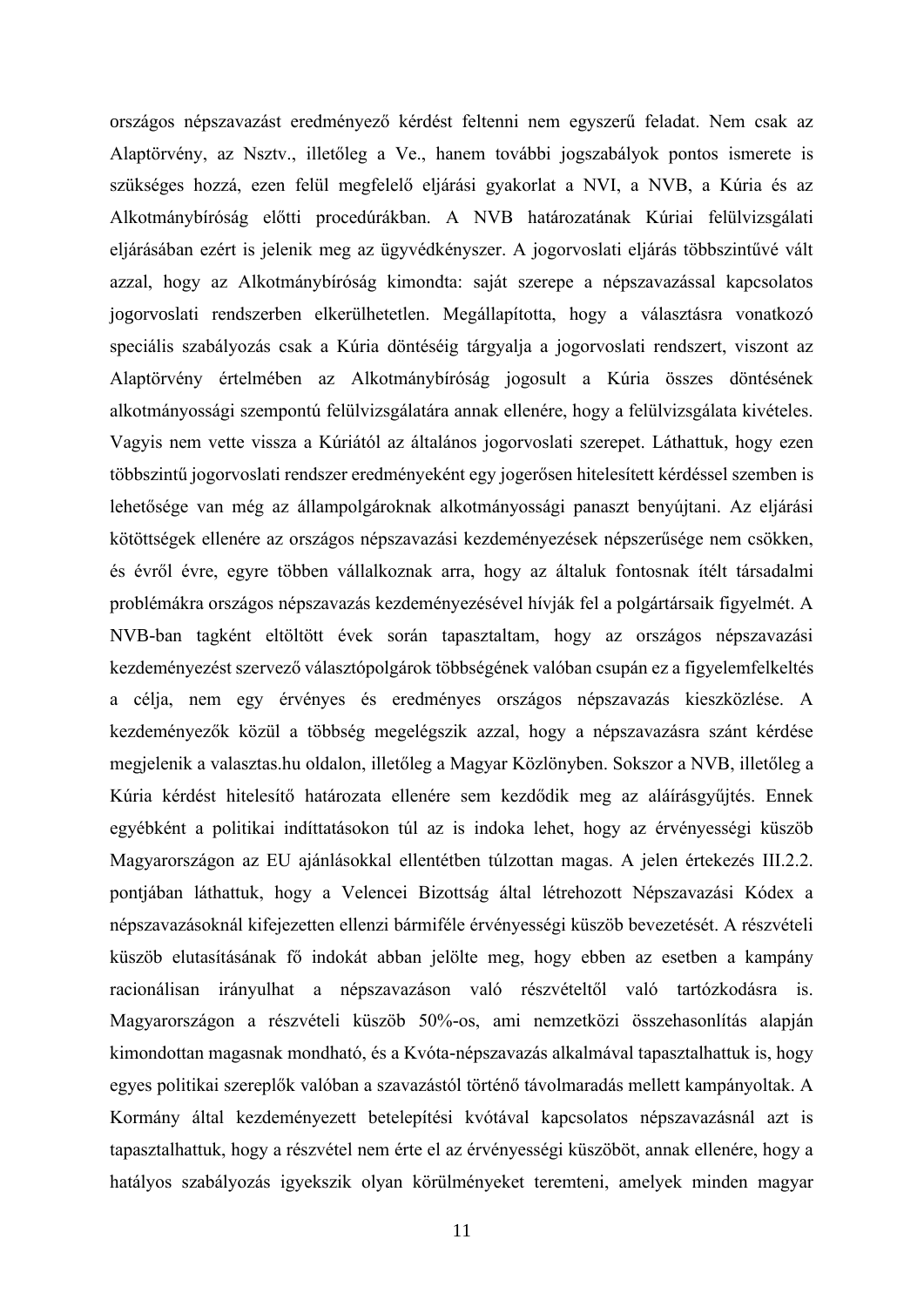állampolgár számára lehetővé teszik, hogy részt vegyenek a népszavazáson. A disszertáció bevezetésében idézett két vélemény, a Dr. Prof Patyi András által említett "szélesre tárt alkalmazhatóság", illetőleg a Dr. habil. Fábián Adrián által megfogalmazott "szigorú korlátok" - közül nem lehet egyértelműen kimondani, hogy melyik jellemző általánosságban az országos népszavazás magyarországi szabályozására. Figyelemmel kell lennünk arra, hogy a népszavazás, mint a hatalomgyakorlás közvetlen eszköze másodlagos, és túlzottan gyakori alkalmazása az alkotmányos rendszer fennállását is veszélyeztetné. Ebből a szempontból érthető a jogalkotó törekvése, hogy különböző jogi eszközökkel bizonyos korlátokat szabjon az alkalmazhatóságával szemben. A túl szigorú korlátok azonban szinte lehetetlenné tehetik a választópolgárok részéről az országos népszavazás kezdeményezésének sikerességét. Konklúzióként levonhatjuk, hogy az országos népszavazások esetében mind a jogalkotás, mind a jogalkalmazás területén nehéz a középutat megtalálni.